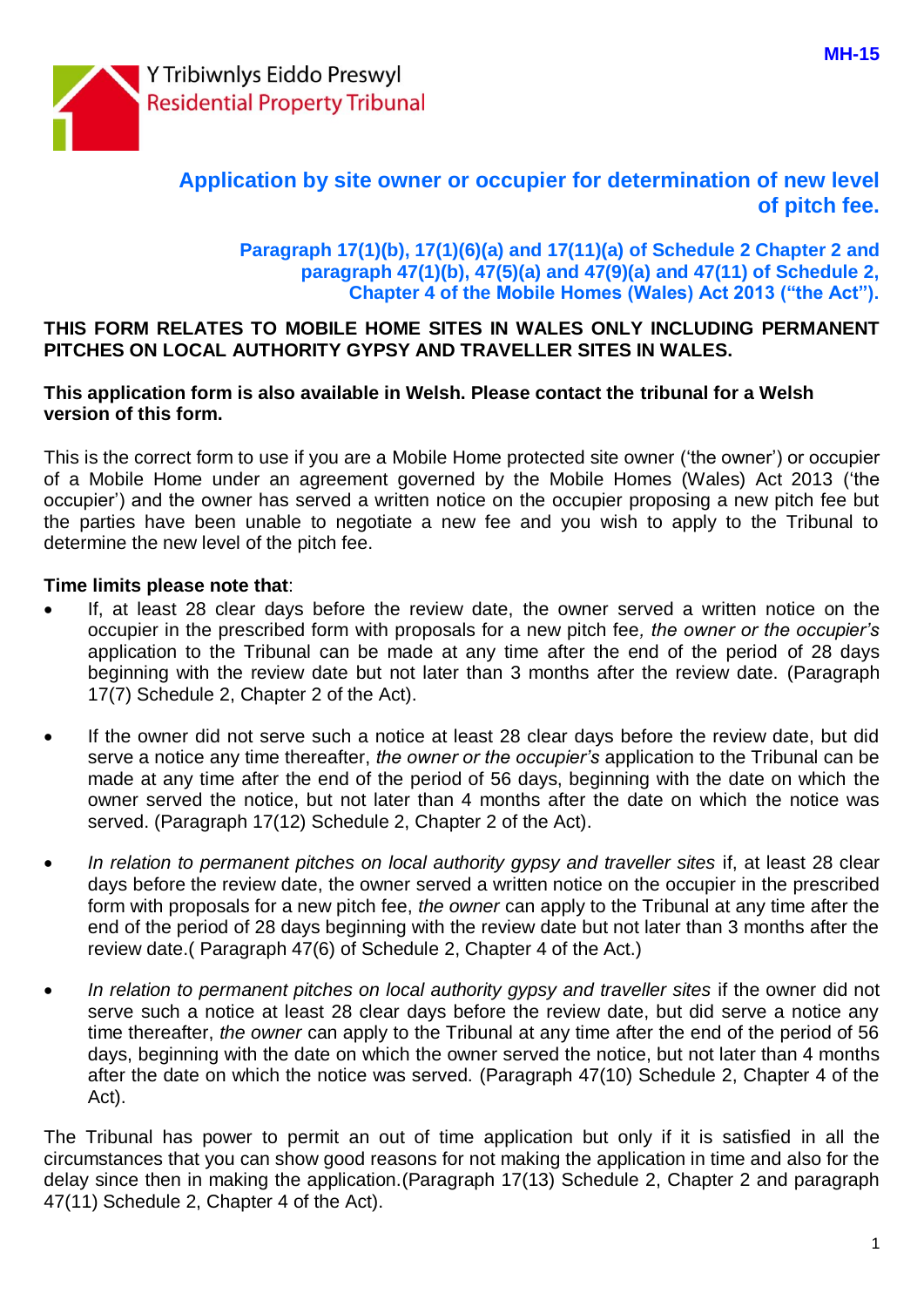## **Note to Applicants**

Applicants are advised that any information that they provide to the Tribunal may be recorded in a decision document. All decisions made by the Tribunal are open to the public**.**

## **Documents**

You must send the following document(s)("required document(s)") with this application:

- A copy of the agreement between the site owner and Mobile Home occupier.
- A copy of the notice served on the Mobile Home occupier setting out the site owner's proposals in respect of the new pitch fee, and any document accompanying that notice.
- A copy of any agreement or order in respect of the existing pitch fee

Failure to send any required document(s) might make this application invalid.

Please do not send any other documents at this time. If and when further documents, information or evidence are needed, you will be asked to send them separately.

## **Language Preference**

The Residential Property Tribunal welcomes receiving correspondence in Welsh or English. Any correspondence received in Welsh will be answered in Welsh and corresponding in Welsh will not lead to a delay in responding. The Tribunal also welcomes phone calls in Welsh or English.

You may submit forms, documents and make written representations to the tribunal in Welsh or English.

Please inform the tribunal of your language preference by completing box 3 below.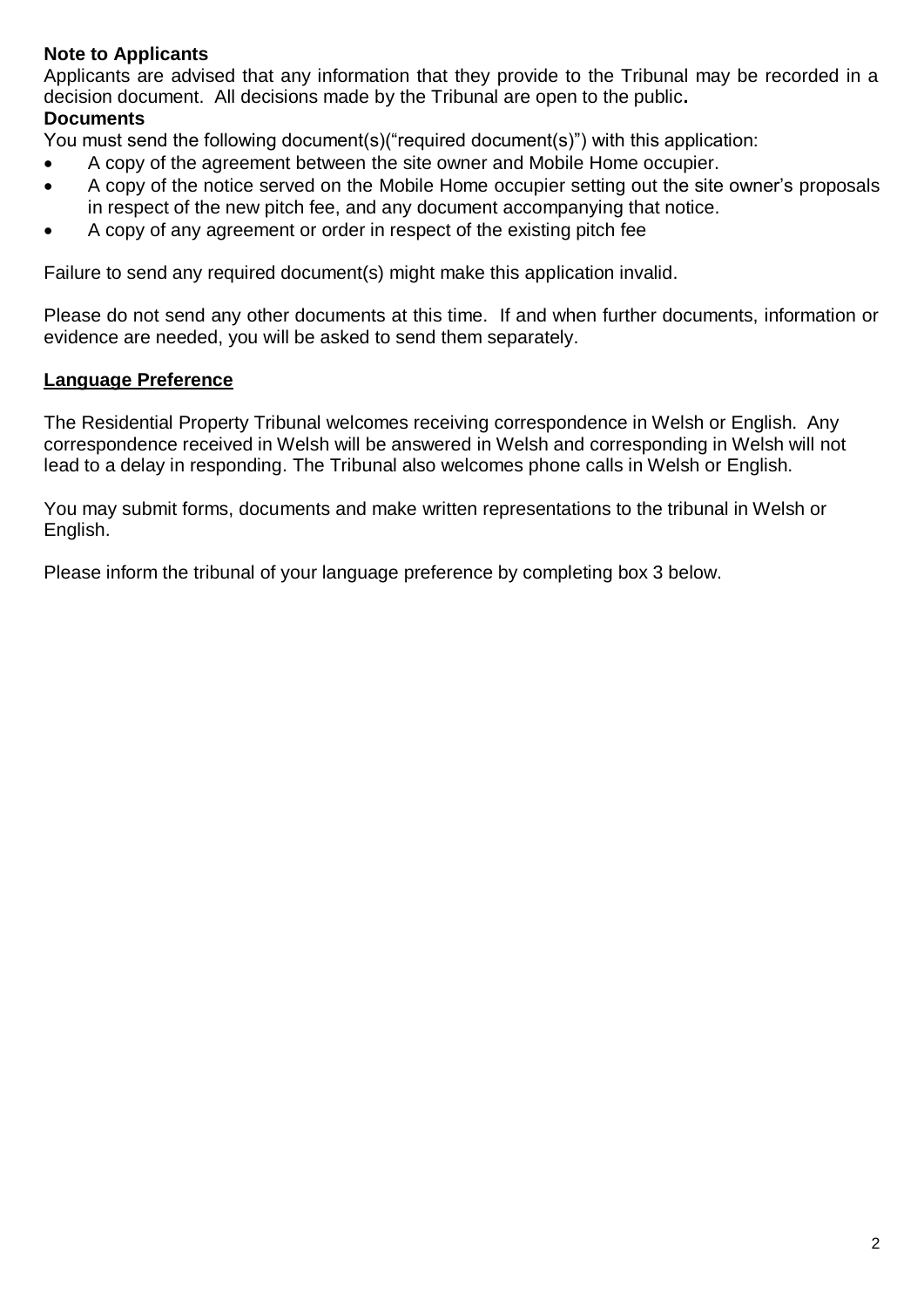### **It is important that you read the notes above carefully before you complete this form. Please write clearly in BLACK ink.**

|                                     | <b>MH15</b>                     |
|-------------------------------------|---------------------------------|
| 1 <sub>1</sub>                      | DETAILS OF MOBILE HOME AND SITE |
| Address of mobile home<br>and site: |                                 |

# **2. DETAILS OF APPLICANT**

| Name:                                                                                |  |
|--------------------------------------------------------------------------------------|--|
| Address of premises to which<br>agreement to occupy relates<br>(including postcode): |  |

| Address for correspondence (if |
|--------------------------------|
|                                |

#### Telephone:

| Day:           |  |
|----------------|--|
| Evening:       |  |
| Mobile:        |  |
| Email address: |  |

Name and address and details of agent/representative (if relevant)

*Where details of an agent/representative have been given, all correspondence and communications will be with them until the Tribunal is notified that they are no longer acting for the applicant(s)*.

## **3. LANGUAGE PREFERENCE**

| Please indicate your language preference:                                                                                               |                                |  |  |  |
|-----------------------------------------------------------------------------------------------------------------------------------------|--------------------------------|--|--|--|
| Written correspondence?<br>(please delete as appropriate)<br>Welsh /<br><b>English</b>                                                  |                                |  |  |  |
| Verbal communication?<br>Welsh /<br>(please delete as appropriate)<br>English                                                           |                                |  |  |  |
| Do you wish to speak Welsh in any legal proceedings that may result from this application i.e.<br>tribunal hearing or pre-trial review? |                                |  |  |  |
| Yes<br>No.                                                                                                                              | (please delete as appropriate) |  |  |  |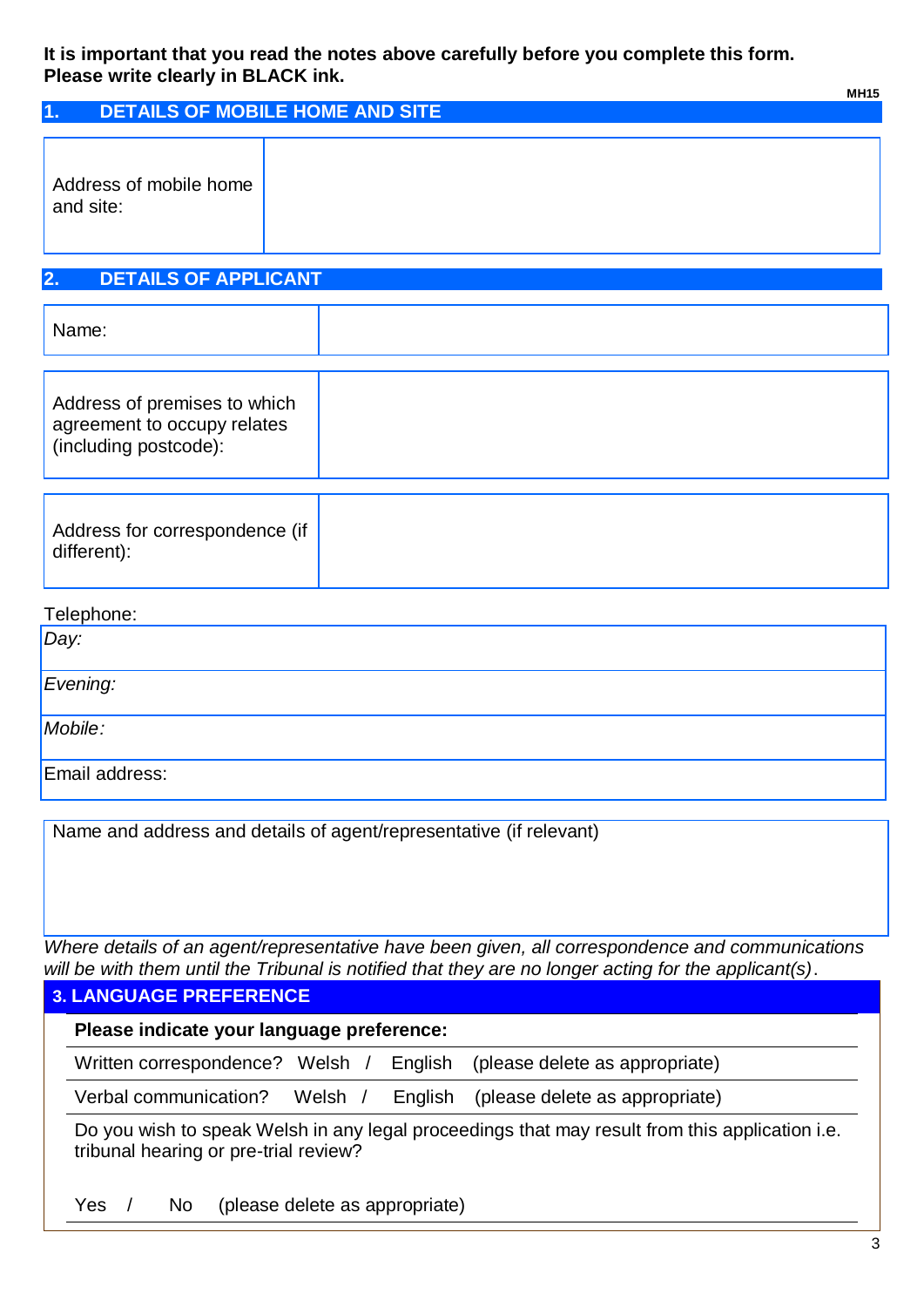| <b>DETAILS OF RESPONDENT</b><br>4.                                                   |     |           |  |
|--------------------------------------------------------------------------------------|-----|-----------|--|
| Name:                                                                                |     |           |  |
| Address of premises to which<br>agreement to occupy relates<br>(including postcode): |     |           |  |
| Address for correspondence (if<br>different):                                        |     |           |  |
| Telephone:                                                                           |     |           |  |
| Day:                                                                                 |     |           |  |
| Evening:                                                                             |     |           |  |
| Mobile:                                                                              |     |           |  |
| Email address:                                                                       |     |           |  |
| <b>REVIEW DETAILS</b><br>5.                                                          |     |           |  |
| Date agreement for occupation was entered into:                                      |     |           |  |
| Existing pitch fee                                                                   |     |           |  |
| Does the pitch fee include payment for:                                              |     |           |  |
| Water                                                                                | Yes | <b>No</b> |  |
| Sewerage                                                                             | Yes | No        |  |

| Any other services (please give details)? Yes $\Box$ |  | <b>No</b> |
|------------------------------------------------------|--|-----------|
|                                                      |  |           |

Gas Yes No

Electricity Monte President President President President President President President President President Pr

Review date (if any) specified in agreement:

| Date of last review: |  |
|----------------------|--|
|                      |  |

| Was the last review by agreement or by order of the Court or Tribunal? |       |          |  |
|------------------------------------------------------------------------|-------|----------|--|
| Agreement $\Box$                                                       | Court | Tribunal |  |

| Please provide a copy of the agreement or order $\Box$ |  |
|--------------------------------------------------------|--|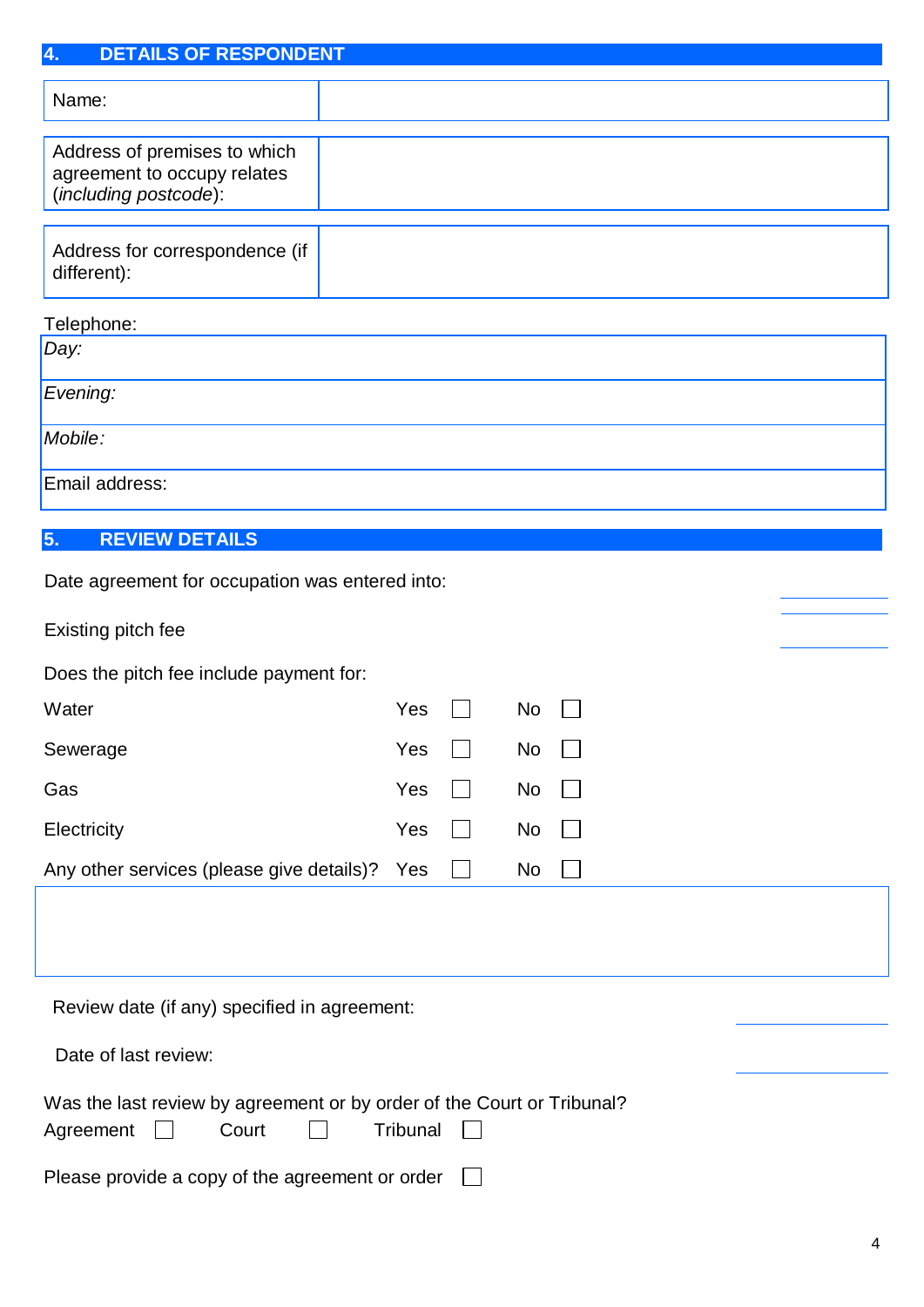Date when the notice of the proposed new pitch fee was served on the mobile home occupier:

## **Changes since last review**

Has the site owner, since the last review date, spent money on improvements which:

| Are for the benefit of the occupiers of mobile homes on the site | Yes $\Box$ | No | $\Box$ |
|------------------------------------------------------------------|------------|----|--------|
|                                                                  |            |    |        |

Were the subject of consultation with the mobile home occupiers and any qualifying residents' association and  $Y$ es  $\P$  No

A majority of the mobile home occupiers\* did not disagree in writing or which, in the case of such disagreement, the Tribunal, on the application of the site owner, has ordered should be taken into account when determining the amount of the new pitch fee.  $Yes \cap No$ 

\*When calculating what constitutes a majority of the mobile home occupiers each home is to be taken to have only one occupier. If a home has more than one occupier the occupier is deemed to be the first person named on the agreement.

Has there been any deterioration in the condition and/or any decrease in the amenity of the site or any adjoining land which is occupied or controlled by the owner since 1<sup>st</sup> October 2014(in so far as regard has not been had to that deterioration or decrease on previous pitch fee determination)?  $Yes \Box No$ 

Has there been any reduction in the services that the owner supplies to the site, pitch or mobile home and/or any deterioration in the quality of those services since 1<sup>st</sup> October 2014 (in so far as regard has not previously been had to that reduction or deterioration on a previous pitch fee determination?  $Yes \Box No$ 

Has there been any direct effect on the costs payable by the site owner in relation to the maintenance or management of the site of an enactment which has come into force since the last review date? (save for costs incurred by the owner since the last review date for the purpose of complying with the changes made to the Mobile Homes Act 1983 by the Mobile Homes (Wales) Act 2013?

Yes  $\Box$  No  $\Box$ 

Please give details of any changes specified above including the reference number of any Tribunal decision referred to above.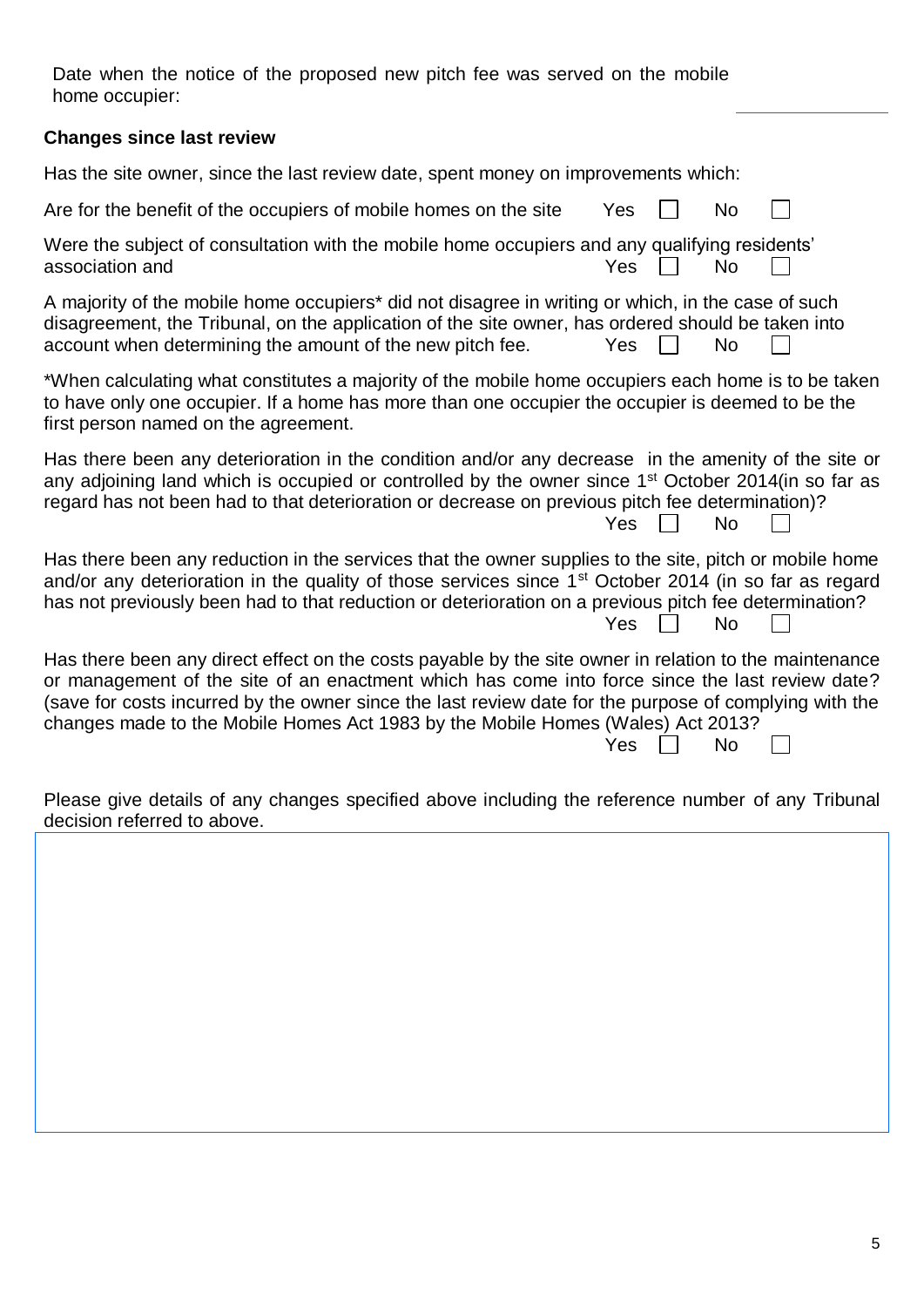Please set out briefly why you believe that the Tribunal should make the determination requested:

# **7. CAN WE DEAL WITH YOUR APPLICATION WITHOUT A HEARING?**

It is possible for your application to be dealt with entirely on the basis of written representations ("paper determination") BUT ONLY IF:

- The Tribunal thinks it is appropriate and
- No party has requested a hearing

Even if you agree to a paper determination

The Tribunal may nonetheless decide that an oral hearing is necessary.

You or any other party may still ask for an oral hearing at any time before the determination is made.

Do you agree to this application being determined without an oral hearing. Yes  $\Box$  No  $\Box$ 

## **Please ensure that you complete this form in full on the assumption that there will be an oral hearing.**

# **8. AVAILABILITY**

If there are any dates or days we must avoid during the next three months (either for your convenience or the convenience of any witness or expert you may wish to call) please list them here.

Dates on which you will NOT be available:

| Date: | Date: | Date: |
|-------|-------|-------|
| Date: | Date: | Date: |